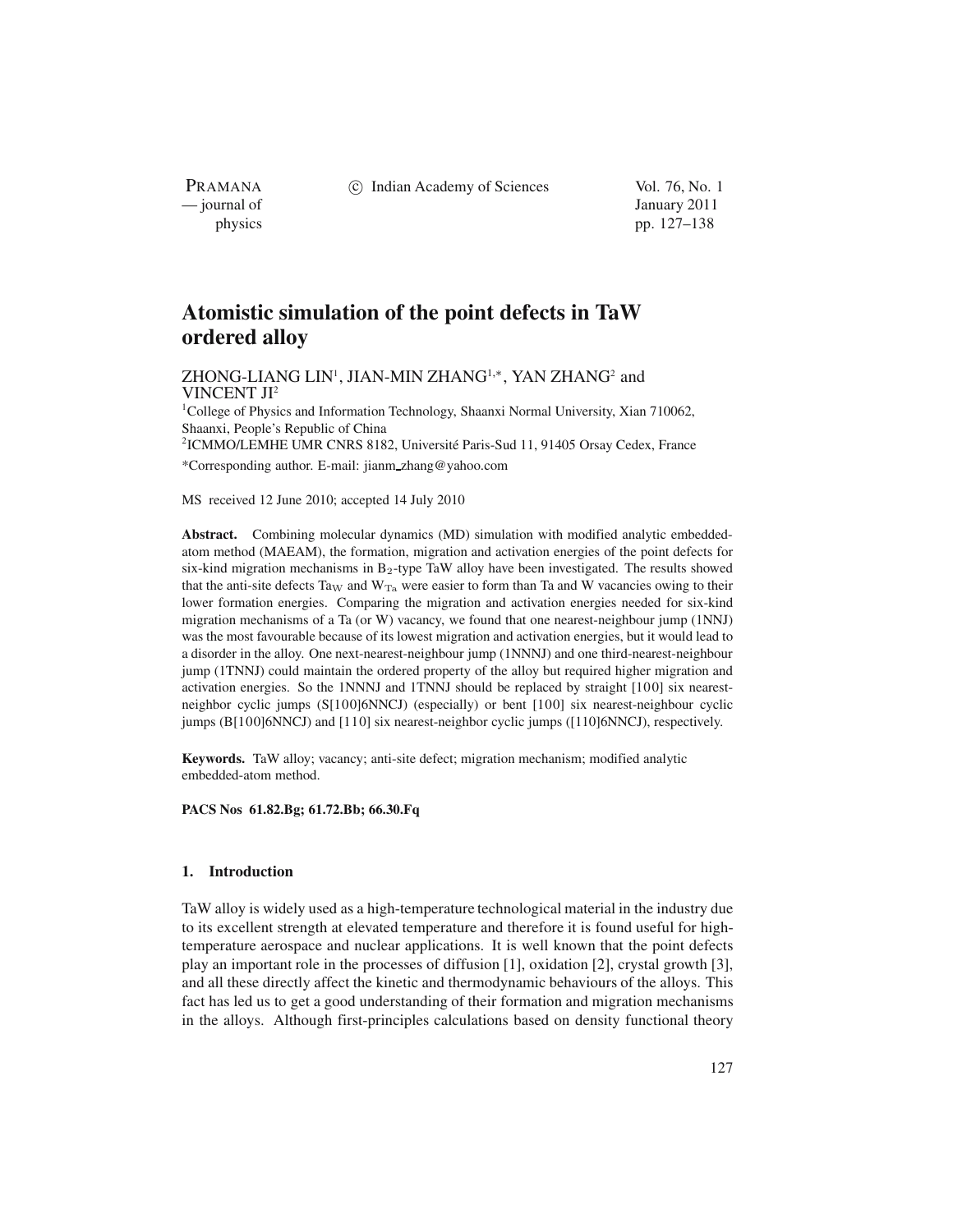## *Zhong-Liang Lin et al*

[4] are now routinely used to predict the structural [5,6], magnetic [7,8], electrical [9,10] and optical [11] properties of a wide range of materials [12], thermodynamic properties of the alloys are still beyond the reach of the first-principles calculations, as they require very big simulation cells and long simulation time [13]. To overcome these limitations, the formation and migration mechanisms of the point defects (vacancy and anti-site defect) in  $B_2$ -type TaW alloy [14] have been investigated by combining molecular dynamics (MD) simulation with modified analytic embedded-atom method (MAEAM) [15–17]. In our previous papers, the MAEAM was used successfully to calculate the phonon dispersion for body-centred cubic alkali metals [18], grain boundary energy [19], mechanical stability and strength [20], the formation and migration energy of an isolated vacancy and adatom in three noble metals [21], the self-diffusion of BCC transition metals [22] and the properties of the intermetallic compound [23].

The following are discussed in this paper. (1) The lattice constant and formation energy of the  $B_2$ -type TaW alloy were calculated from the energy minimization. The results are in good agreement with the *ab initio* data [13]. (2) The formation energies of the Ta and W vacancies  $V_{Ta}$  and  $V_W$ , and anti-site defects Ta<sub>W</sub> (Ta occupies W sublattice) and  $W_{Ta}$ (W occupies Ta sublattice) were calculated. Both anti-site defects Ta<sub>W</sub> and W<sub>Ta</sub> (especially) are favourable defects because of their lower formation energies. (3) The migration and activation energies have also been determined from energy displacement curves for the Ta and W vacancies  $V_{Ta}$  and  $V_W$ , using the following six migration mechanisms: (a) one nearest-neighbour jump (1NNJ), (b) one next-nearest-neighbour jump (1NNNJ), (c) one third-nearest-neighbour jump (1TNNJ), (d) bent [100] six nearestneighbour cyclic jumps (B[100]6NNCJ), (e) straight [100] six nearest-neighbour cyclic jumps (S[100]6NNCJ) and (f) [100] six nearest-neighbour cyclic jumps ([110]6NNCJ). The 1NNJ is the most favourable because of its lowest migration and activation energies, but it will lead to a disorder in the alloy. Both the 1NNNJ and 1TNNJ, especially the 1TNNJ, can maintain the ordered property of the alloy, but require higher migration and activation energies. So the 1NNNJ and 1TNNJ should be replaced by S[100]6NNCJ (especially) or B[100]6NNCJ, and [110]6NNCJ, respectively.

## **2. Computation methodology and procedure**

#### 2.1 *MAEAM*

In MAEAM, the total energy  $E_t$  of a crystal is expressed as [17]

$$
E_{t} = \sum_{i} F(\rho_{i}) + \frac{1}{2} \sum_{i} \sum_{j \neq i} \phi(r_{ij}) + \sum_{i} M(P_{i}), \qquad (1)
$$

$$
\rho_i = \sum_{j \neq i} f(r_{ij}),\tag{2}
$$

$$
P_i = \sum_{j \neq i} f^2(r_{ij}),\tag{3}
$$

where  $F(\rho_i)$  is the energy to embed an atom in site i with electron density  $\rho_i$ , which is given by a linear superposition of the spherical averaged atomic electron density of

128 *Pramana – J. Phys.,* **Vol. 76, No. 1**, **January 2011**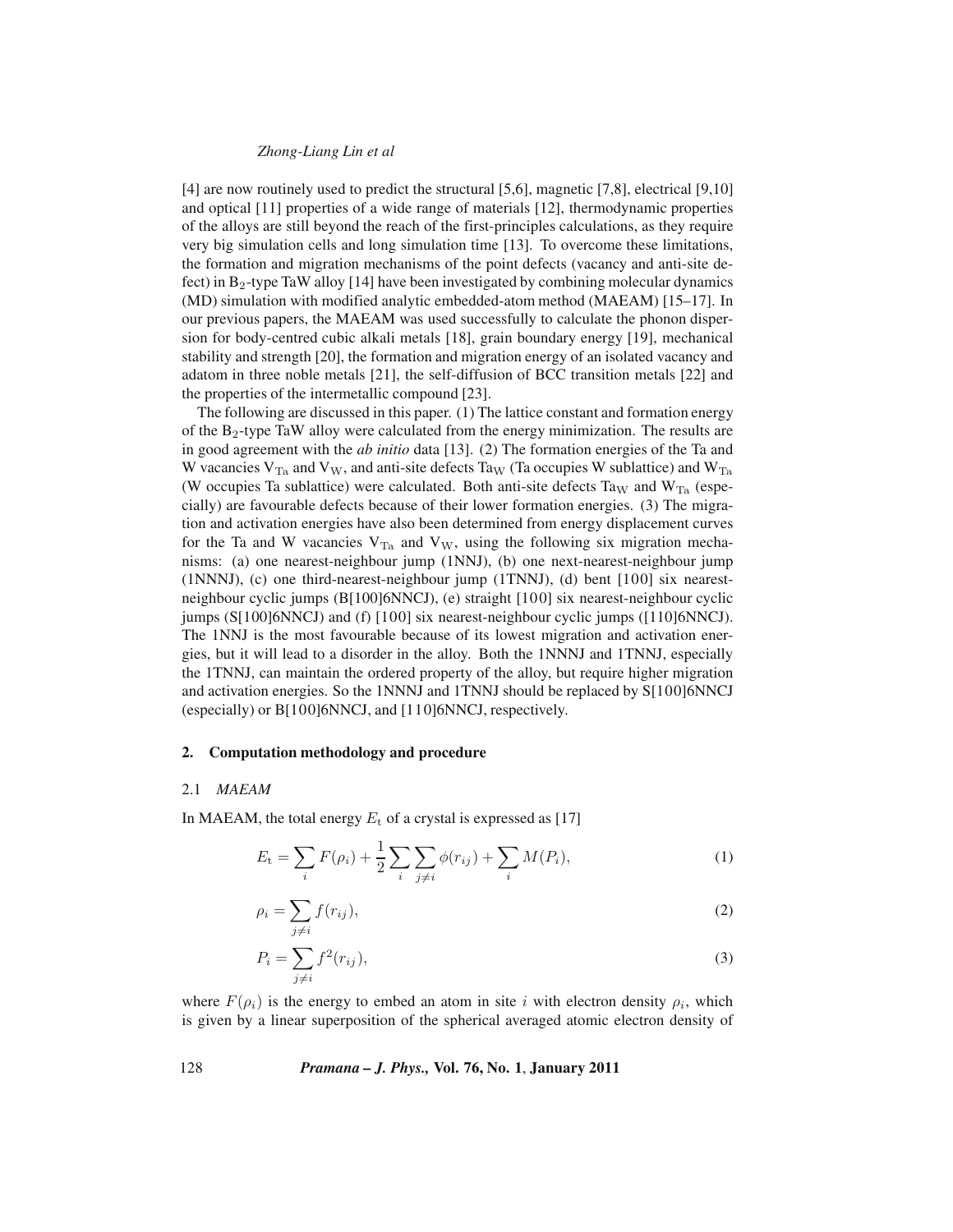#### *Atomistic simulation of the point defects in TaW ordered alloy*

other atoms  $f(r_{ij})$ ,  $r_{ij}$  is the separation distance of atom j from atom i,  $\phi(r_{ij})$  is the pair potential between atoms i and j, and  $M(P_i)$  is the modified term, which describes the energy deviation from the linear superposition. Embedding function  $F(\rho_i)$ , pair potential  $\phi(r_{ij})$ , modified term  $M(P_i)$  and atomic electron density  $f(r_{ij})$  take the following forms [15,17]:

$$
F(\rho_i) = -F_0 \left[ 1 - n \ln \left( \frac{\rho_i}{\rho_e} \right) \right] \left( \frac{\rho_i}{\rho_e} \right)^n, \tag{4}
$$

$$
\phi(r_{ij}) = k_0 + k_1 \left(\frac{r_{ij}}{r_{1e}}\right)^2 + k_2 \left(\frac{r_{ij}}{r_{1e}}\right)^4 + k_3 \left(\frac{r_{1e}}{r_{ij}}\right)^{12}, \quad r_{ij} \le r_{2e}, \quad (5)
$$

$$
\phi(r_{ij}) = l_0 + l_1 \left(\frac{r_{ij}}{r_{2e}} - 1\right) + l_2 \left(\frac{r_{ij}}{r_{2e}} - 1\right)^2 + l_3 \left(\frac{r_{ij}}{r_{2e}} - 1\right)^3, \quad r_{2e} < r_{ij} \le r_c,
$$
\n(6)

$$
M(P_i) = \alpha \left(\frac{P_i}{P_e} - 1\right)^2 \exp\left[-\left(\frac{P_i}{P_e} - 1\right)^2\right],\tag{7}
$$

$$
f(r_{ij}) = f_e \left(\frac{r_{1e}}{r_{ij}}\right)^6,\tag{8}
$$

where the subscript e denotes equilibrium state,  $r_c = r_{2e} + 0.75(r_{3e} - r_{2e})$  is the cut-off distance and  $r_{1e}$ ,  $r_{2e}$  and  $r_{3e}$  are the first, second and third nearest-neighbour distances at equilibrium. In this paper, the atomic electron density at equilibrium state  $f_e$  is chosen as  $f_e = E_c/V$  [24], where  $V = a^3/2$  is the atomic volume for a metal with BCC structure.

The parameters  $F_0$ , n, a,  $k_i$  and  $l_i$   $(i = 0, 1, 2, 3)$  in eqs (4)–(7) can be determined by fitting the lattice constant a, cohesion energy  $E_c$ , vacancy formation energy  $E_r^f$  and elastic constants  $C_{11}$ ,  $C_{12}$  and  $C_{44}$ . The physical parameters and the calculated model parameters for Ta and W are listed in tables 1 and 2, respectively.

For the B2-type TaW ordered alloy, the Ta–Ta and W–W interaction potentials can be described by eqs (5) and (6) in MAEAM, whereas for Ta–W interactions, we take Johnson's formula [26]

$$
\phi^{\text{Ta-W}}(r_{ij}) = \frac{1}{2} \left[ \frac{f^{\text{Ta}}(r_{ij})}{f^{\text{W}}(r_{ij})} \phi^{\text{W}}(r_{ij}) + \frac{f^{\text{W}}(r_{ij})}{f^{\text{Ta}}(r_{ij})} \phi^{\text{Ta}}(r_{ij}) \right],
$$
\n(9)

where the superscripts Ta, W in the electron density function  $f(r_{ij})$  and interaction potential  $\phi(r_{ij})$  represent them for Ta and W, respectively.

By substituting the parameters listed in table 2 into eqs (5), (6) and (9), the pair potentials for Ta–Ta, W–W and Ta–W are determined and are shown in figure 1. The variation of the average energy per atom in perfect TaW alloy system with lattice constant is shown

*Pramana – J. Phys.,* **Vol. 76, No. 1**, **January 2011** 129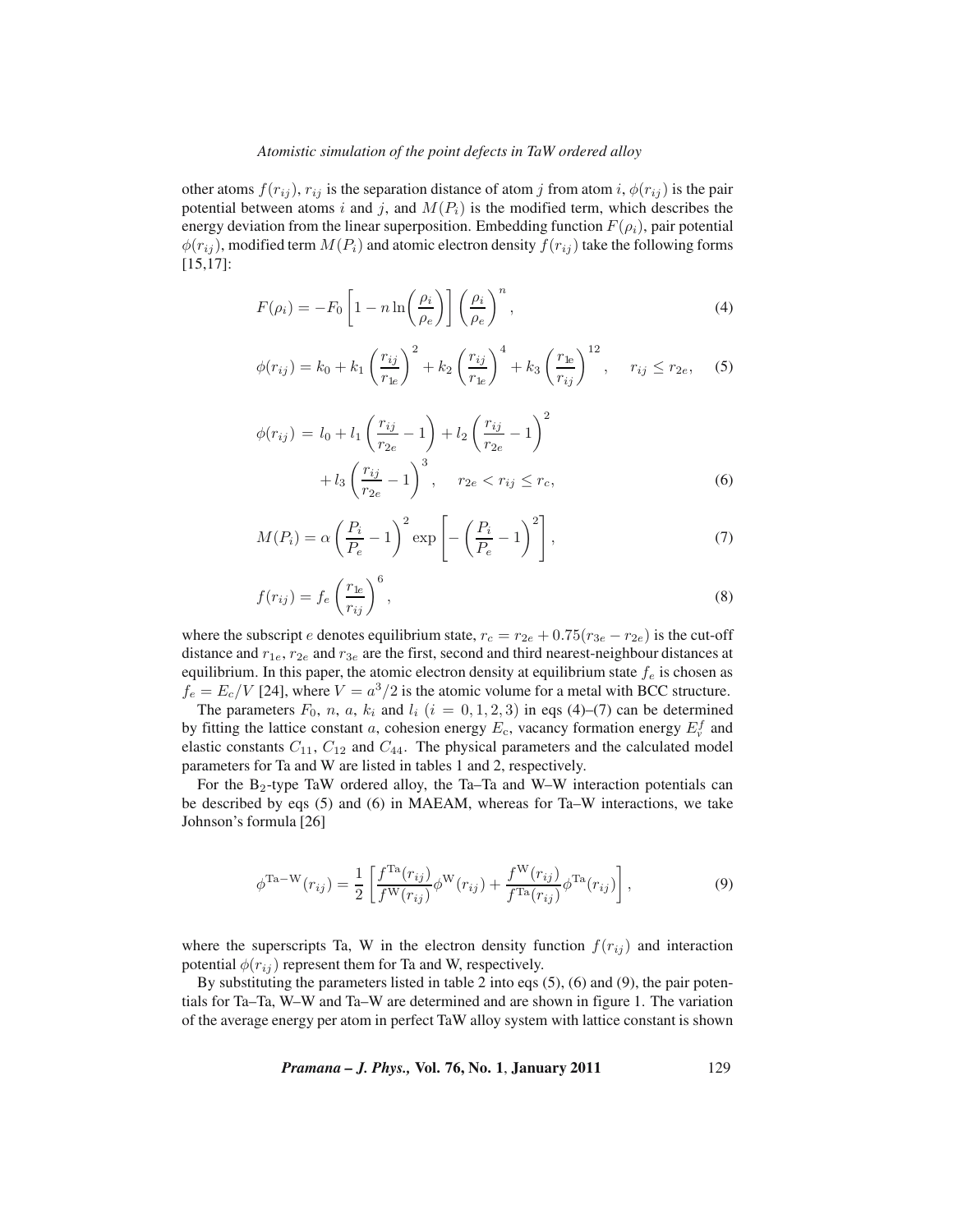|  |                                                   |             | <b>Table 1.</b> The input physical parameters of Ta and W [25]. |      |                                                                                                                                   |                                                                                                                                                                                                                                                                     |  |
|--|---------------------------------------------------|-------------|-----------------------------------------------------------------|------|-----------------------------------------------------------------------------------------------------------------------------------|---------------------------------------------------------------------------------------------------------------------------------------------------------------------------------------------------------------------------------------------------------------------|--|
|  |                                                   |             |                                                                 |      | Elements $a(A)$ $E_c$ (eV) $E_i^f$ (eV) $C_{11}$ (eV/Å <sup>3</sup> ) $C_{12}$ (eV/Å <sup>3</sup> ) $C_{44}$ (eV/Å <sup>3</sup> ) |                                                                                                                                                                                                                                                                     |  |
|  | Fa                                                | 3.3026 8.10 | 2.95                                                            | 1.64 | 0.97                                                                                                                              | 0.52<br>0.98                                                                                                                                                                                                                                                        |  |
|  | ≽                                                 | 3.1650 8.90 | 3.95                                                            | 3.23 | 1.27                                                                                                                              |                                                                                                                                                                                                                                                                     |  |
|  |                                                   |             |                                                                 |      |                                                                                                                                   |                                                                                                                                                                                                                                                                     |  |
|  |                                                   |             |                                                                 |      |                                                                                                                                   |                                                                                                                                                                                                                                                                     |  |
|  | Table 2. The MAEAM model parameters for Ta and W. |             |                                                                 |      |                                                                                                                                   |                                                                                                                                                                                                                                                                     |  |
|  |                                                   |             |                                                                 |      |                                                                                                                                   | $a \qquad \qquad a\qquad \qquad k_0\,(\mathrm{eV})\qquad \  k_1\,(\mathrm{eV})\qquad \  k_2\,(\mathrm{eV})\qquad \  k_3\,(\mathrm{eV})\qquad \  \  l_0\,(\mathrm{eV})\qquad \  \  l_1\,(\mathrm{eV})\qquad \  \  l_2\,(\mathrm{eV})\qquad \  \  l_3\,(\mathrm{eV})$ |  |

Table 1. The input physical parameters of Ta and W [25].

130 *Pramana – J. Phys.,* **Vol. 76, No. 1**, **January 2011**

Ta 0.3611 0.1693 5.15 0.0166

 $0.1693$ <br> $0.0110$ 

0.3611<br>0.4630

 $\mathbb{F}^{\mathrm{a}}$ H

W 0.4630 0.0110 0.0110 4.95 1.5004

−1.1950 0.6498 0.0945

0.6498<br>1.9416

 $-1.1950$ <br> $-4.1373$ 

0.0166<br>1.5004

 $5.15$ <br>4.95

−4.1373 1.9416 0.1156

−0.4046 1.2326 4.6417

1.2326

 $-0.4046$ <br> $-0.5437$ 

0.0945<br>0.1156

−0.5437 2.5272 0.6311

−14.218 −10.083

 $4.6417$ <br>0.6311

*Zhong-Liang Lin et al*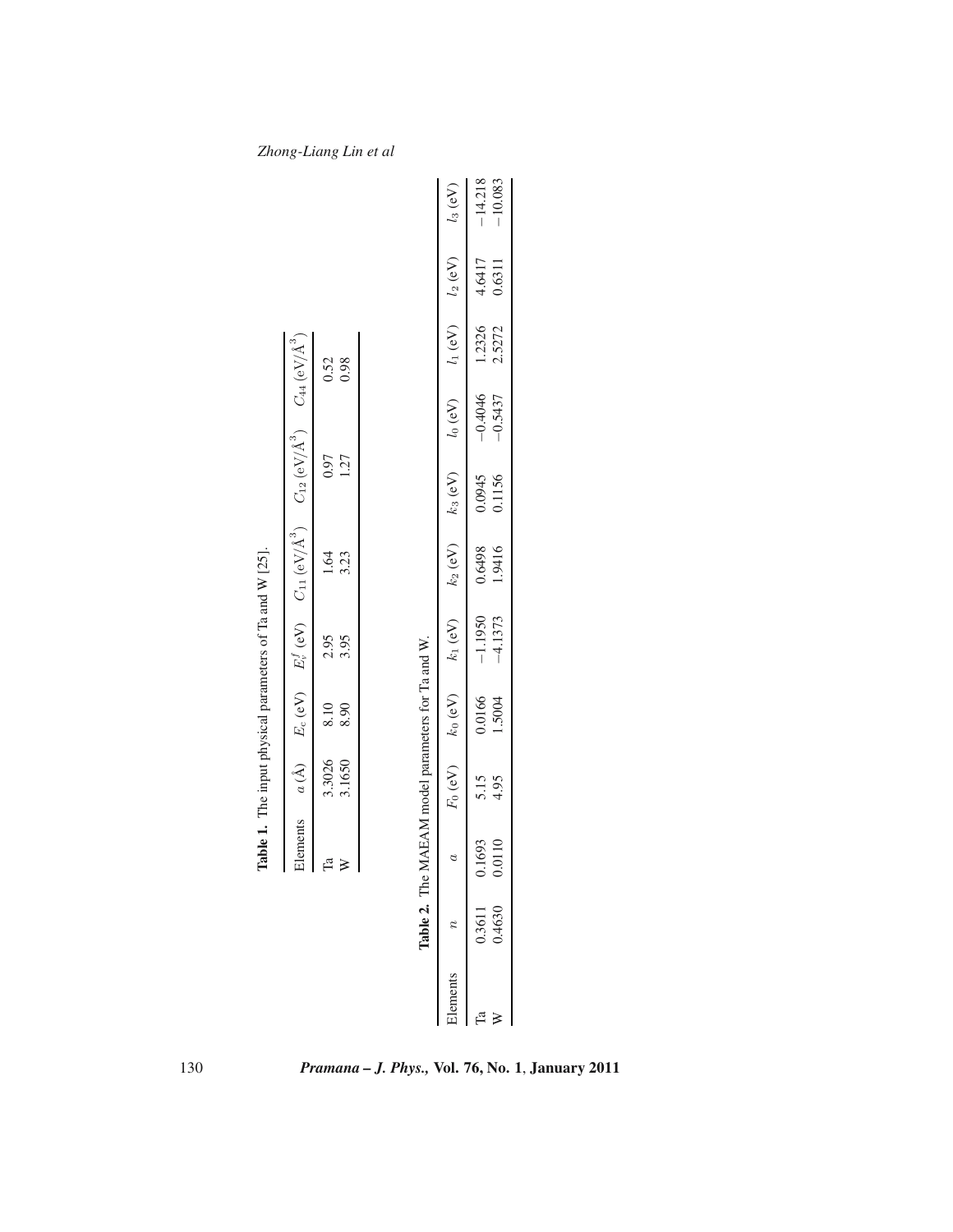*Atomistic simulation of the point defects in TaW ordered alloy*



**Figure 1.** The pair potentials of Ta–Ta, W–W and Ta–W.

in figure 2, in which, the abscissa and ordinate values at the vale point correspond to the equilibrium lattice constant a and cohesion energy  $E<sub>c</sub>$  of a perfect TaW alloy system, respectively.

# 2.2 *The conf igurations of the defects in B*2*-type TaW ordered alloy*

In a perfect  $B_2$ -type TaW ordered alloy, as shown in figure 3a, the Ta atoms (gray balls) are located on the vertices of a unit cell and the W atoms (black squares) are arranged at the centre and vice versa. Both the vacancy and anti-site defect are considered in this paper.

(1) Vacancy (figure 3b), the absence of a Ta or a W atom on Ta or W sublattice site forms a Ta vacancy  $V_{Ta}$  or a W vacancy  $V_W$ . (2) Anti-site defect (figure 3c), a Ta atom replaces a W atom or a W atom replaces a Ta atom and forms a Ta anti-site defect Ta<sub>W</sub> or a W anti-site defect  $W_{Ta}$ .

## 2.3 *Calculation procedure*

The molecular dynamics simulation is conducted in an  $8a \times 8a \times 8a$  computational cell, where  $a$  is the lattice constant of the alloy. One of the point defects is created in the centre of the cell and the total energy is minimized with respect to local atomic displacements with a simultaneous volume relaxation. The formation energies of the vacancy, anti-site defect and the alloy are calculated by the following formulas:

$$
E_{1v}^f(A) = E_{rel}(n-1) - E_{per}(n) + E_c(A),
$$
\n(10)

$$
E_{\text{ant}}^{f}(A_{B}) = E_{\text{rel}}(n) - E_{\text{per}}(n) + E_{\text{c}}(B) - E_{\text{c}}(A), \qquad (11)
$$

$$
\Delta E_{\rm c} = E_{\rm per}(n)/n - xE_{\rm c}'(\text{Ta}) - (1 - x)E_{\rm c}'(\text{W}),\tag{12}
$$

*Pramana – J. Phys.,* **Vol. 76, No. 1**, **January 2011** 131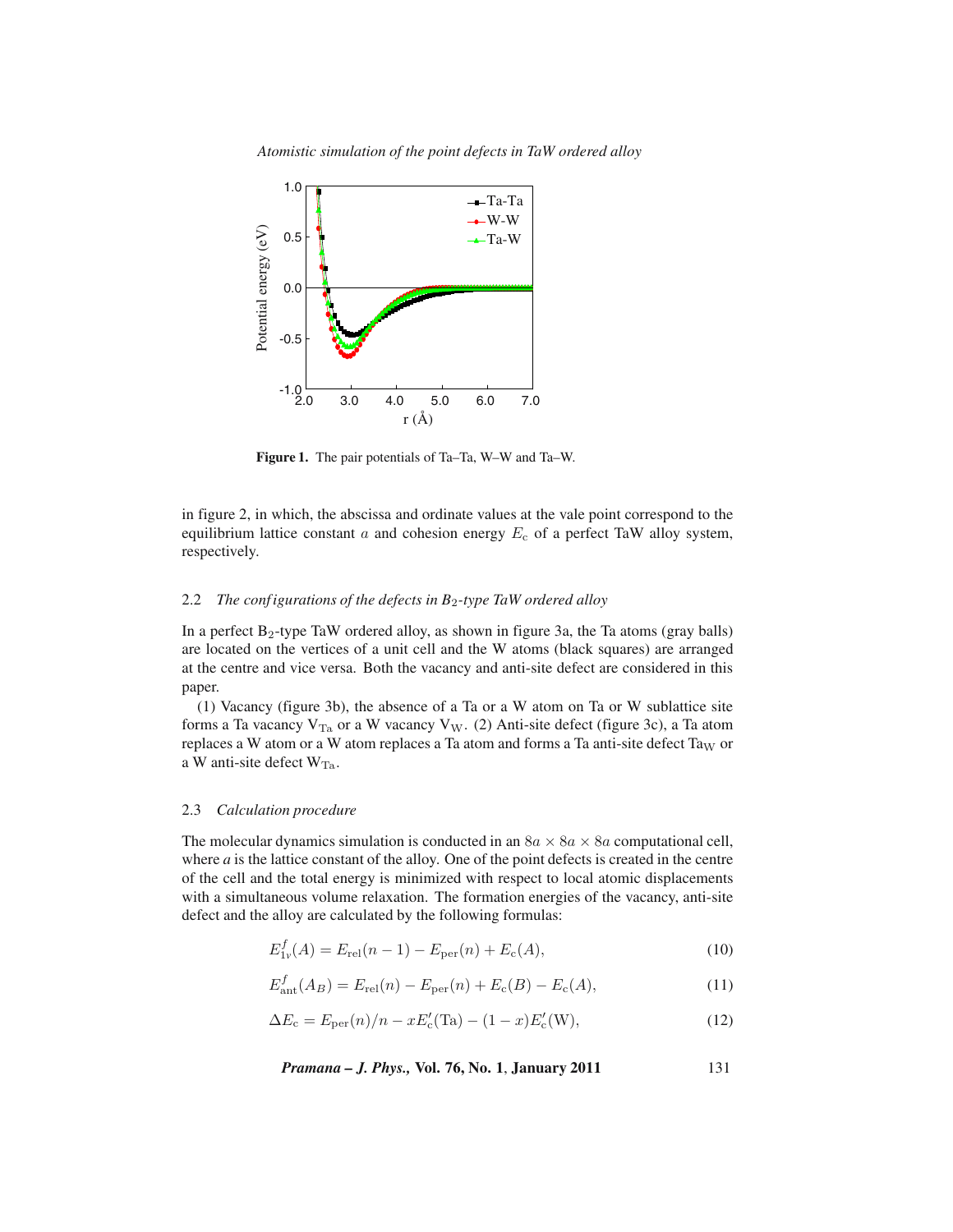*Zhong-Liang Lin et al*



**Figure 2.** Energy per atom vs. lattice constant for the TaW alloy.



**Figure 3.** Unit cell of TaW ordered alloy with and without point defect: (**a**) perfect lattice, (**b**) vacancy and (**c**) anti-site defect.

where the parameters A or B represents the element Ta or W in the alloy,  $x$  is the atomic proportion of the Ta elements in the alloy (here,  $x = 0.5$  for B<sub>2</sub>-type TaW-ordered alloy),  $E_{rel}(n - s)(s = 0, 1)$  and  $E_{per}(n)$  represent the total energy of the system with and without defect, respectively,  $E_c(A)$  or  $E_c(B)$  is the cohesion energy of the element Ta or W in the alloy, and  $E_c'(T_a)$  or  $E_c'(W)$  is the cohesion energy of a pure Ta or W metal.

Taking the migration of a Ta vacancy  $V_{Ta}$  in TaW alloy as an example, one nearestneighbour jump (1NNJ) is shown in figure 4a, one next-nearest-neighbour jump (1NNNJ) is shown in figure 4b, one third-nearest-neighbour jump in figure 4c (1TNNJ), bent [100] six nearest-neighbour cyclic jumps (B[100]6NNCJ) are shown in figure 4d, straight [100] six nearest-neighbour cyclic jumps (S[100]6NNCJ) is shown in figure 4e and [110] six nearest-neighbour cyclic jumps ([110]6NNCJ) are shown in figure 4f. The migration mechanisms (d) B[100]6NNCJ and (e) S[100]6NNCJ are considered here for comparing

132 *Pramana – J. Phys.,* **Vol. 76, No. 1**, **January 2011**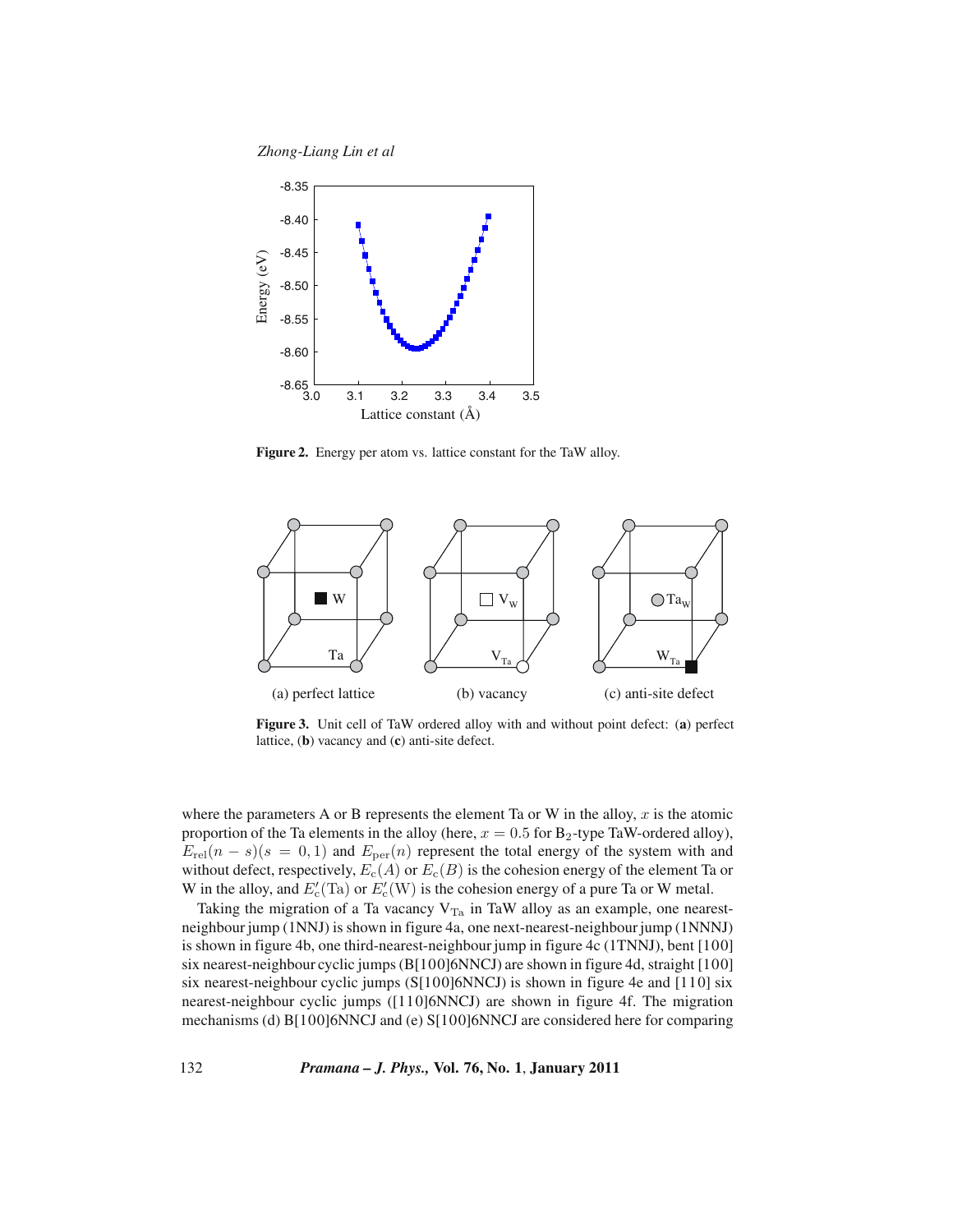



**Figure 4.** The six migration mechanisms of Ta vacancy  $V_{Ta}$ : (a) 1NNJ, (b) 1NNNJ, (**c**) 1TNNJ, (**d**) B[100]6NNCJ, (**e**) S[100]6NNCJ and (**f**) [110]6NNCJ.

with mechanism (b) 1NNNJ as they all result in a vacancy to migrate to its next-nearestneighbour site. A similar comparison is also done between (c) 1TNNJ and (f) [100]6NNCJ. For six nearest-neighbour cyclic jumps (6NNCJ) mechanisms, a vacancy performs a cycle of six successive nearest-neighbour jumps (dashed lines with arrowhead) in such way that the initially perfect order is locally destroyed during the cycle but is totally restored upon its completion, except that the Ta vacancy migrates to its next-nearest-neighbour site along [100] direction for B[100]6NNCJ (figure 4d) and S[100]6NNCJ (figure 4e) or to its third-nearest-neighbour site along [110] direction for [110]6NNCJ (figure 4f). The terms bent and straight used here mean that the migrations of the vacancy and associated three atoms are in one plane and out one plane, respectively.

The migration energy is determined as follows: The vector of each jump is defined to connect the initial and final equilibrium positions of the vacancy. The atom exchanging with the vacancy is moved towards the vacancy along the negative jump vector. Each jump is achieved by a series of small steps. At each step the total energy of the simulation cell is minimized to the lowest value through full relaxation of the atoms. The maximum (saddle point) energy  $Q$  (that is activation energy of the diffusion) of the system minus the initial energy  $E_{\nu}^{f}$  (that is the formation energy of the defect at initial position) of the system is defined as the migration energy  $E_v^{\text{m}}$  of the defect. That is [27]

$$
E_v^{\mathbf{m}} = Q - E_v^f. \tag{13}
$$

*Pramana – J. Phys.,* **Vol. 76, No. 1**, **January 2011** 133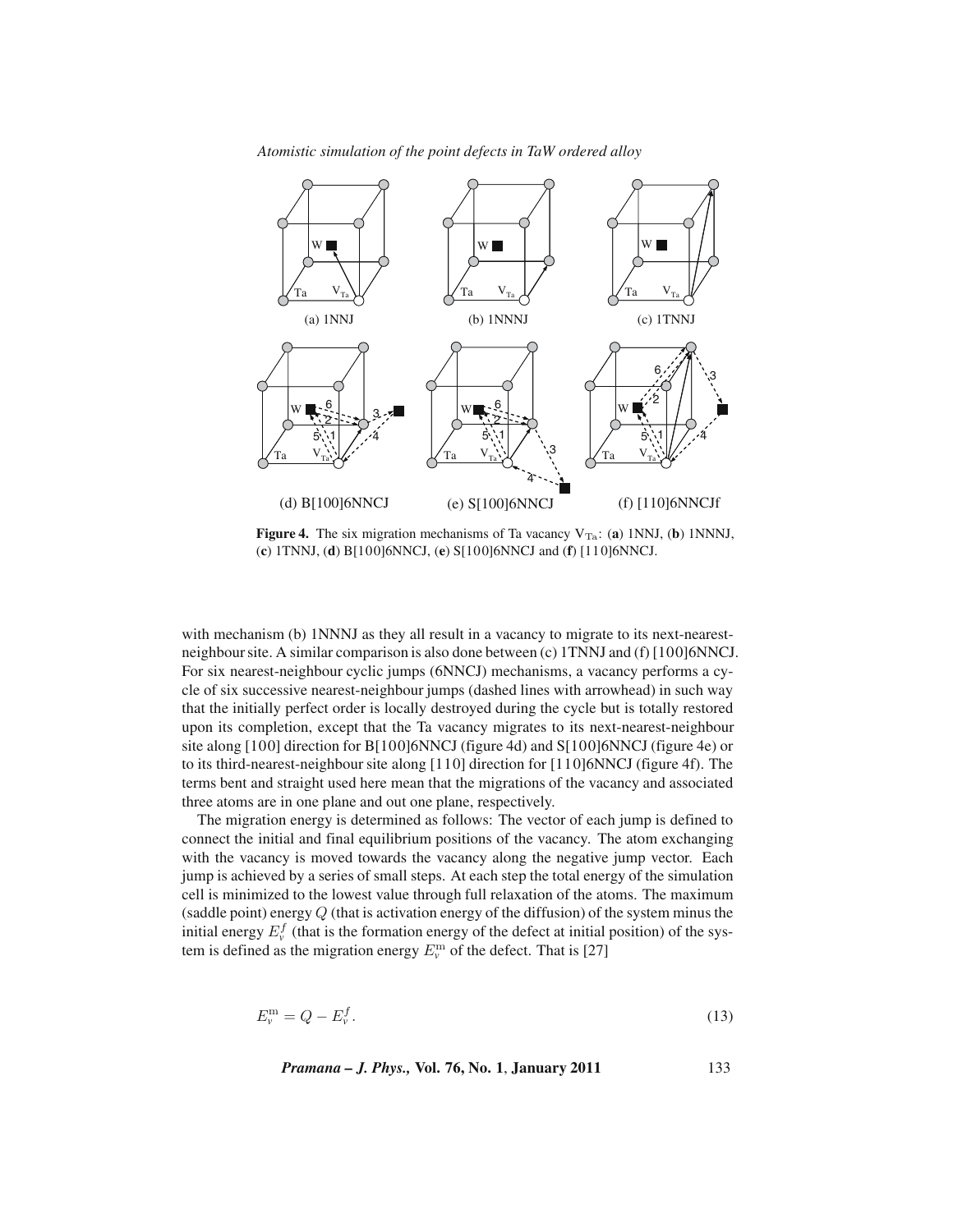#### *Zhong-Liang Lin et al*

#### **3. Results and discussions**

The determined lattice constant a, cohesion energy  $E_c$  and formation energy  $\Delta E_c$  of the alloy, and the cohesion energies of Ta,  $E_c(T_a)$ , and W,  $E_c(W)$ , in the alloy are listed in table 3 together with the available values of the *ab initio* calculations for comparison. The determined lattice constant a of 3.2316 Å and the formation energies  $\Delta E_c$  of  $-0.0950$  eV for the alloy are in good agreement with the *ab initio* calculations of  $a = 3.2450 \text{ Å}$  and  $\Delta E_c = -0.1035$  eV, respectively [13].

The calculated formation energies of vacancy  $E_{\nu}^{f}$  and anti-site defect  $E_{\text{ant}}^{f}$  are listed in table 4. It can be seen that the formation energies 0.9730 and −0.6583 eV for Ta and W anti-site defects are much lower than 3.4814 and 3.7014 eV, the formation energies for Ta and W vacancies. So we conclude that the anti-site defects are more favourable. This means that while the Ta component is slightly rich in TaW alloy, the abundant Ta atoms will occupy W sublattices to form Ta anti-site defects rather than the W vacancies. On the contrary, when the W component is slightly rich in the TaW alloy, the abundant W atoms will occupy Ta sublattices to form the W anti-site defects rather than the Ta vacancies.

Variation of the system energy with the displacement of vacancy moving along migration paths are shown in figure 5 for (a) 1NNJ, (b) 1NNNJ, (c) 1TNNJ, (d) B[100]6NNCJ, (e) S[100]6NNCJ and (f) [110]6NNCJ. The green lines with closed circles and blue lines with open circles correspond to  $V_{T_a}$  and  $V_W$ , respectively. The vacancy displacements at each jump are normalized to a jump vector length of  $(\sqrt{3}/2)a$  for (a) 1NNJ, (d) B[100]6NNCJ, (e) S[100]6NNCJ and (f) [110]6NNCJ, a for (b) 1NNNJ and  $\sqrt{2}a$  for (c) 1TNNJ. We can see that, except (b) 1NNNJ and (c) 1TNNJ, the energy displacement curve is not symmetrical about the midpoint of each jump and the saddle point deviates from the midpoint towards either the initial or the final position of the migrating vacancy. This is because, while the migrating atom is assumed to be removed, the crystal structures constructed by the remaining atoms are not symmetrical about the midpoint of the jump vector. The activation energy  $Q$  (the maximum energy throughout all migration process) and the migration energy  $E_v^{\text{m}}$  are listed in table 5. We can see that, in six migration mechanisms of a Ta (or W) vacancy, the 1NNJ is the most favourable because of its lowest activation and migration energies. But such a migration, as can been seen in figure 4a, will result in a disorder in the ordered alloy (one anti-site plus one vacancy). To maintain

**Table 3.** Calculated lattice constant *a*, cohesion energy  $E_c$ , formation energy  $\Delta E_c$ of the TaW alloy and the cohesion energy of Ta,  $E_c(T_a)$ , and W,  $E_c(W)$  in the TaW alloy.

| Method                    | a(A)                    | $E_c$ (eV) | $\Delta E_c$ (eV)           | $E_c$ (Ta) (eV) | $E_{\rm c}(W)$ (eV) |
|---------------------------|-------------------------|------------|-----------------------------|-----------------|---------------------|
| <b>MAEAM</b><br>Ab initio | 3.2316<br>$3.2450$ [13] | 8.5950     | $-0.0950$<br>$-0.1035$ [13] | 8.6012          | 8.5888              |

134 *Pramana – J. Phys.,* **Vol. 76, No. 1**, **January 2011**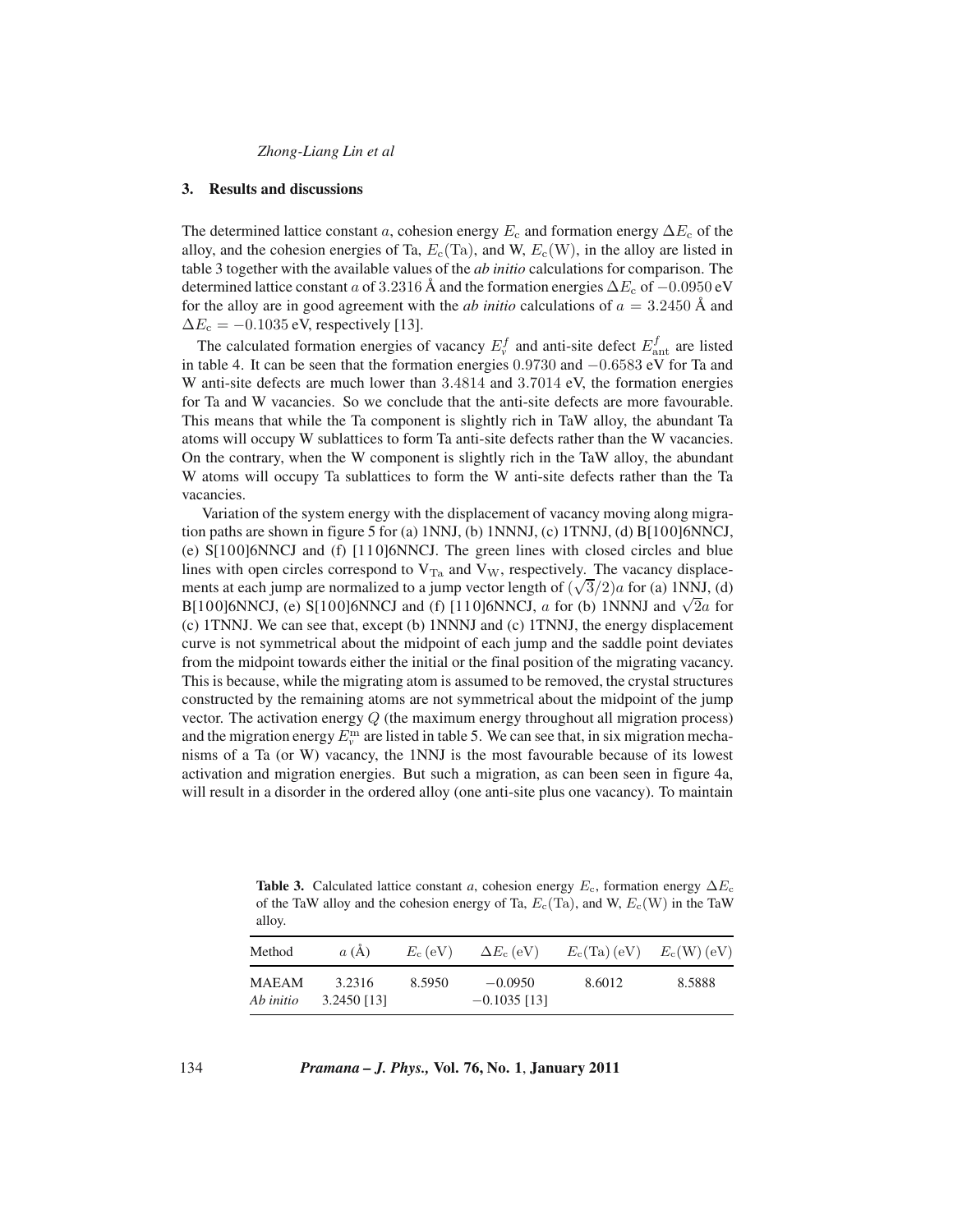*Atomistic simulation of the point defects in TaW ordered alloy*

**Table 4.** Calculated formation energies  $E_v^f(\text{eV})$  for different point defects in TaW alloy.

|              | Vacancy | Anti-site defect |              |  |
|--------------|---------|------------------|--------------|--|
| $\rm V_{Ta}$ | $V_W$   | $Ta_{W}$         | $\rm W_{Ta}$ |  |
| 3.4814       | 3.7014  | 0.9730           | $-0.6583$    |  |

the ordered property of the alloy and the required lower migration energy, the 1NNNJ or 1TNNJ can be achieved by six successive 1NNJ constructed here. For the 1NNNJ of a Ta (or W) vacancy, the S[100]6NNCJ (especially) and B[100]6NNCJ are preferred to 1NNNJ. Similarly, for the 1TNNJ of a Ta (or W) vacancy, the [110]6NNCJ is preferred to 1TNNJ. Furthermore, for each migration mechanism of the vacancy, the migration of a Ta vacancy is easier than that of a W vacancy.



**Figure 5.** Energy displacement curves for (**a**) 1NNJ, (**b**) 1NNNJ, (**c**) 1TNNJ, (**d**) B[100]6NNCJ, (**e**) S[100]6NNCJ and (**f**) [110]6NNCJ of a Ta vacancy  $V_{Ta}$ (green lines with closed circles) and a W vacancy  $V_W$  (blue lines with open circles).

*Pramana – J. Phys.,* **Vol. 76, No. 1**, **January 2011** 135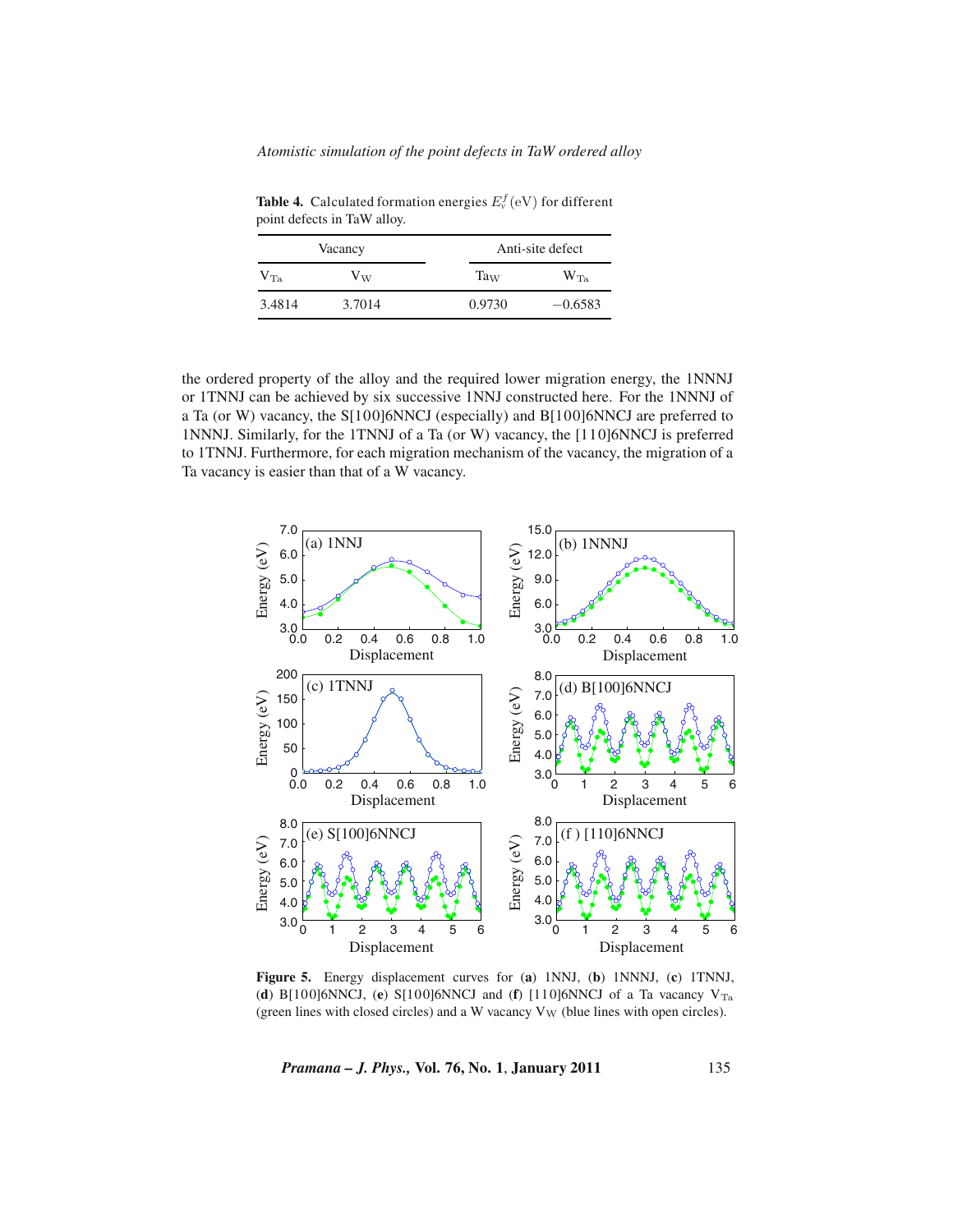| if a Ta vac<br>able 5. $\overline{1}$ |        | ancy $V_{Ta}$ or a W vacancy $V_W$ in TaW alloy. |              | he activation energy $Q$ and migration energy $E_r^{\text{m}}$ for INNJ, INNN, ITNNJ, B[100]6NNCJ and [110]6NNCJ |             |                  |
|---------------------------------------|--------|--------------------------------------------------|--------------|------------------------------------------------------------------------------------------------------------------|-------------|------------------|
|                                       | INNI   | <b>INNNI</b>                                     | <b>ITNNI</b> | B[100]6NNCJ                                                                                                      | S[100]6NNCJ | 110J6NNCJ        |
|                                       | 5.5995 | 0.4985                                           | 67.4899      | 5.8178                                                                                                           | 5.7314      | 5.8598           |
|                                       | 2.1181 |                                                  | 64.0085      |                                                                                                                  | 2.2500      |                  |
| 타이탄                                   | 5.8586 | 7.0171<br>11.7561                                | 68.1582      | 2.3364<br>6.4899                                                                                                 | 5.4016      | 2.3784<br>5.4899 |
|                                       | 2.1572 | 8.0547                                           | 64.4568      | 2.7885                                                                                                           | 2.7002      | 2.7885           |
|                                       |        |                                                  |              |                                                                                                                  |             |                  |

*Zhong-Liang Lin et al*

136 *Pramana – J. Phys.,* **Vol. 76, No. 1**, **January 2011**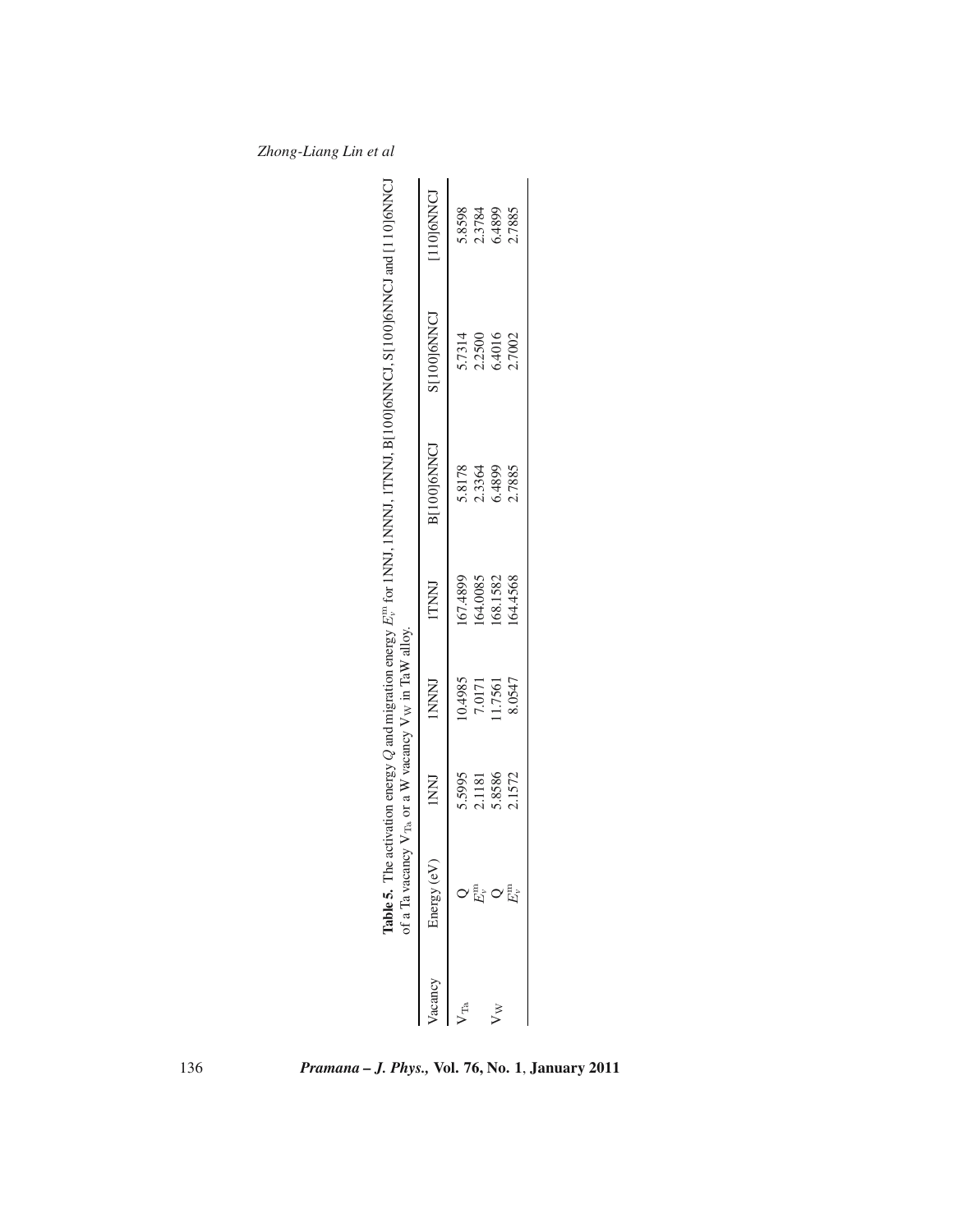## **4. Conclusions**

Combining molecular dynamics (MD) simulation with modified analytic embedded-atom method (MAEAM), the formation and migration behaviours of different point defects in B2-type TaW ordered alloy have been investigated. The following conclusions are obtained:

- 1. The calculated lattice constant, 3.2316 Å and formation energy,  $-0.0950$  eV for TaW ordered alloy are in good agreement with the *ab initio* data. The cohesion energies of the alloy, and the Ta and W components are 8.5950, 8.6012 and 8.5888 eV, respectively.
- 2. The anti-site defects  $W_{Ta}$  (especially) and  $Ta_W$  are easier to form than Ta and W vacancies. In other words, when the Ta (W) component is slightly rich in TaW alloy, the abundant Ta (W) atoms will occupy W (Ta) sublattices to form the  $Ta_W$  $(W_T_a)$  anti-site defects instead of W (Ta) vacancies.
- 3. Out of the six migration mechanisms of a Ta or W vacancy, the 1NNJ is the most favourable one because of its lowest activation and migration energies, but it will result in a disorder in the TaW ordered alloy.
- 4. To maintain the ordered property of the alloy as well as the lower migration energy, the 1NNNJ and 1TNNJ of a Ta or W vacancy can be achieved by S[100]6NNCJ (especially) or B[100]6NNCJ and [110]6NNCJ, respectively.

#### **Acknowledgement**

The authors would like to acknowledge the State Key Development for Basic Research of China (Grant No. 2004CB619302) for providing financial support for this research.

### **References**

- [1] Y J Liu, Y Ge, D Yu, T Y Pan and L J Zhang, *J. Alloy Compounds* **470**, 176 (2009)
- [2] S Mrowec and Z Grzesik, *J. Phys. Chem. Solids* **65**, 1651 (2004)
- [3] C Ratsch, A Zangwill, P Smilauer and D D Vedensky, *Phys. Rev. Lett.* **72**, 3194 (1994)
- [4] M S Daw and M I Baskes, *Phys. Rev.* **B29**, 6443 (1984)
- [5] M Menon, E Richter, A Mavrandonakis, G Froudakis and A N Andriotis, *Phys. Rev.* **B69**, 115322 (2004)
- [6] V Blum and A Zunger, *Phys. Rev.* **B69**, 020103 (2004)
- [7] Y C Ma, P O Lehtinen, A S Foster and R M Nieminen, *Phys. Rev.* **B72**, 085451 (2005)
- [8] F C Zhang, Z Y Zhang, W H Zhang, J F Yan and J N Yun, *Chin. Phys. Lett.* **26**, 016105 (2009)
- [9] Y J Cho, C H Kim, H S Kim, J Park, H C Choi, H J Shin, G H Gao and H S Kang, *Chem. Mater.* **21**, 136 (2009)
- [10] B Baumeier, P Krüger and J Pollmann, *Phys. Rev.* **B76**, 085407 (2007)
- [11] I J Wu and G Y Guo, *Phys. Rev.* **B76**, 035343 (2007)
- [12] C Jiang, C Wolverton, Jorge Sofo, L Q Chen and Z K Liu, *Phys. Rev.* **B69**, 214202 (2004)
- [13] C Bercegeay, G Jomard and S Bernard, *Phys. Rev.* **B77**, 104203 (2008)
- [14] P E A Turchi, A Gonis, V Drchal and J Kudrnovsk´y, *Phys. Rev.* **B64**, 085112 (2001)
- [15] B W Zhang and Y F Ouyang, *Phys. Rev.* **B48**, 3022 (1993)